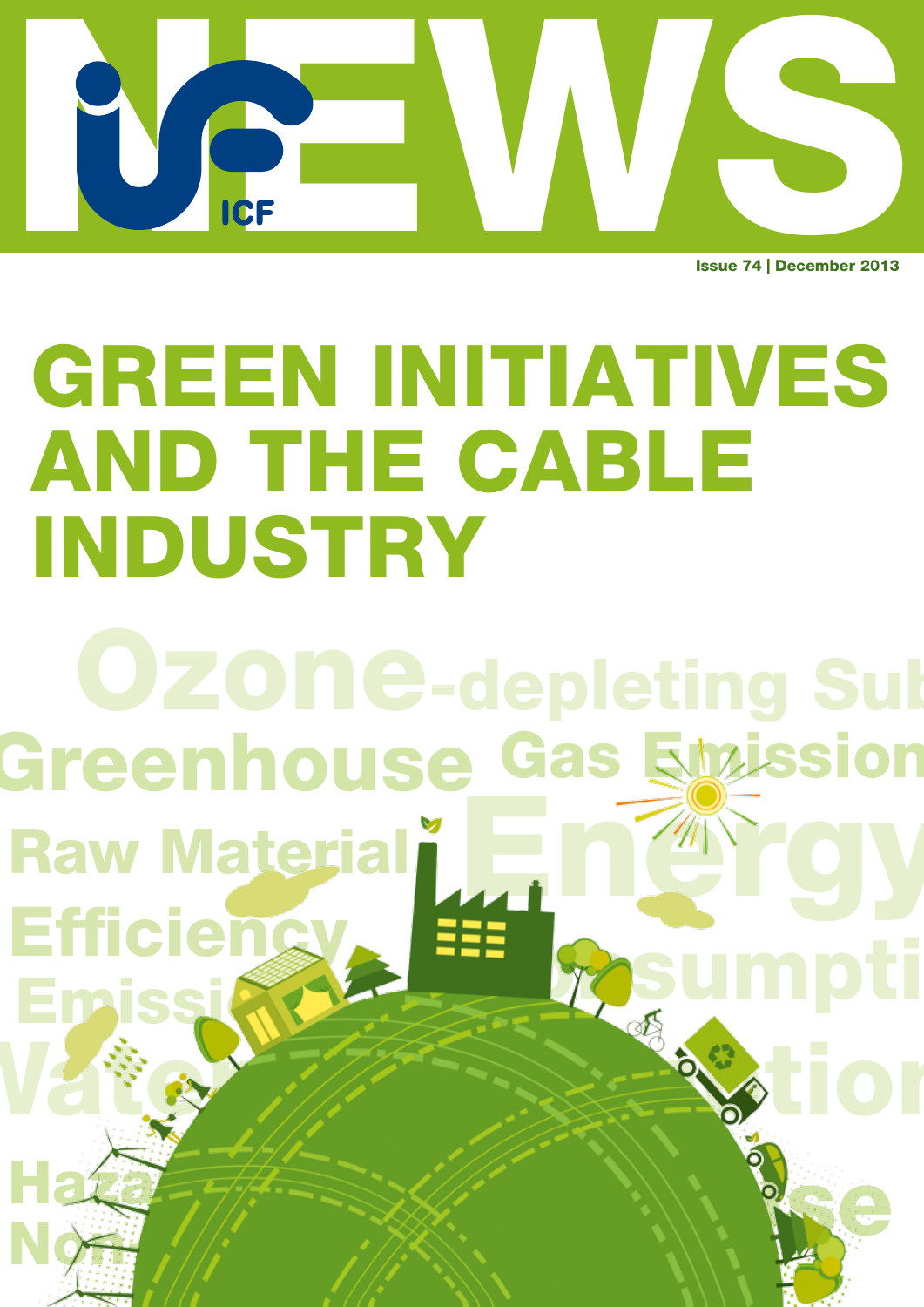## CONTENT

GREEN INITIATIVES AND THE CABLE **INDUSTRY** (pages 1-12)

**STATISTICS** 

## I.C.F International Cablemakers Federation

Paulusgasse 12 A-1030 Wien Austria **Phone**  $+43-1-53299640$ Fax +43-1-532 97 69 Web www.icf.at Contact office@icf.at

The ICF Newsletter is published several times each year by the International Cablemakers Federation.

The ICF accepts no responsibility for the accuracy or the content of materials provided by third parties as identified.

## ICF NEWS

## MESSAGE FROM THE ICF SECRETARY GENERAL

## ICF Website

The new ICF website www.icf.at is now up and running. We encourage all members to provide us feedback and suggestions to further improve the content.

### ICF Congress Amsterdam 2014

Please note the dates of next year´s congress: it will be held from 30 September to 3 October 2014 at the Renaissance Hotel in Amsterdam. The Standing Commission will start with the program development at its next meeting early January.



## SEASON'S GREETINGS AND BEST WISHES FOR THE NEW YEAR FROM VIENNA!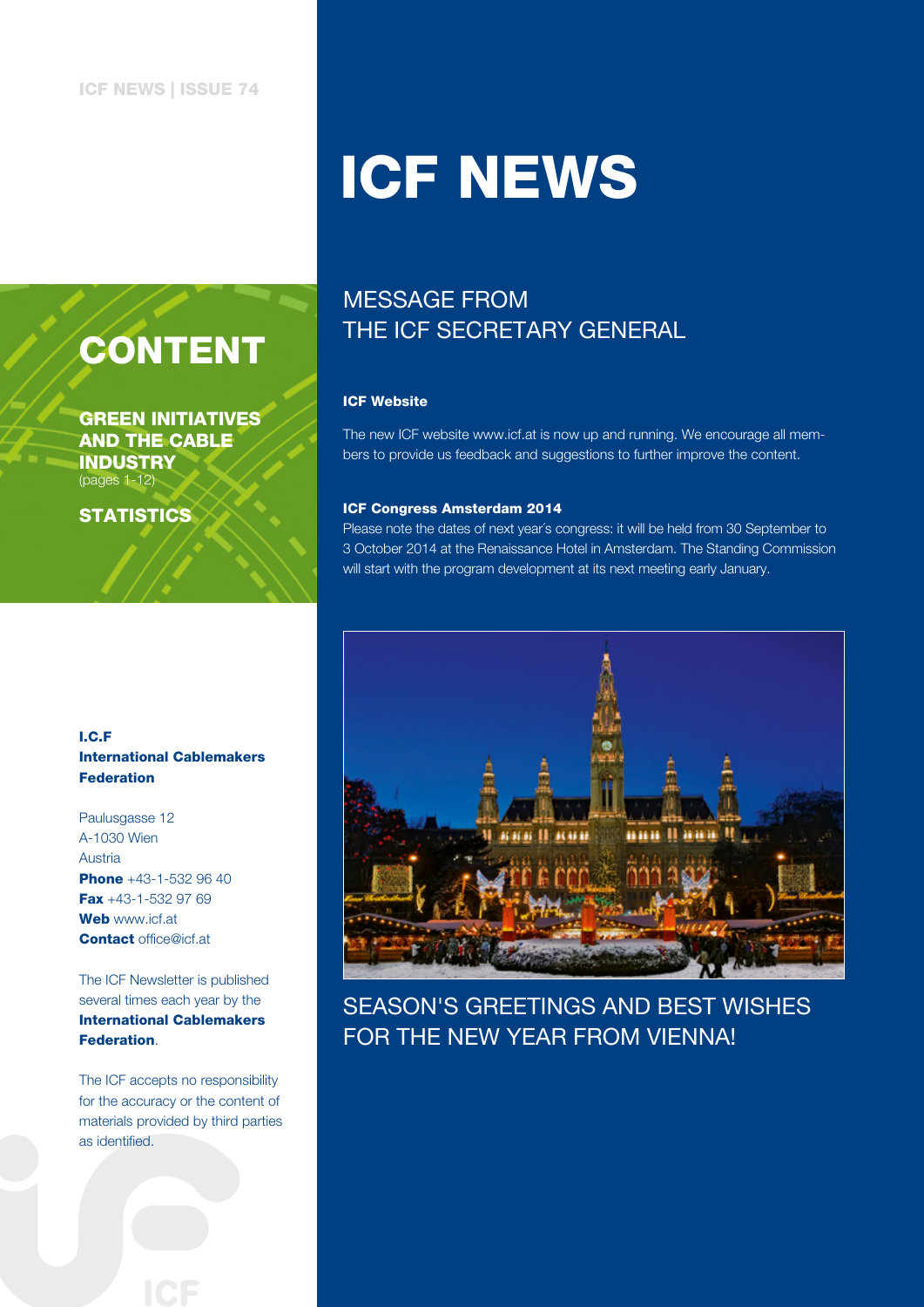## GREEN INITIATIVES AND THE CABLE INDUSTRY Provided by CRU

## INTRODUCTION

### Sustainability Gaining Traction

Industry parlance uses the term "sustainable" to broadly describe "green" initiatives that are promulgated by industry organizations and adopted by a wide array of suppliers, manufacturers and end-users. Sustainable not only covers the measures being taken to protect the environment, but reflects the cost-saving measures implemented to improve margins and the on-going adherence to standards that deliver products that meet safety and performance requirements. In this article we look at what the cable industry is doing to improve its green credentials.

Much of the discussion around green cable specific product-developments in recent years relates to the use and marketing of halogen free, flame retardant (HFFR) compounds used in cable jacketing and insulation. Such cables are used in applications such as shipbuilding, enterprise, data centre and other applications, where cables are deployed in closed environments and where people work or live.

Although industry participants are actively developing greener products as a way to differentiate themselves from competitors, the ability to deliver costneutral products at this early stage is low. Thus, R&D is one of many elements that fall under the umbrella of sustainability, and much of the effort and success of green initiatives to date relates to broader efforts to reduce costs throughout the value chain that will increase shareholder value.

### **Background**

Concerns about sustainability and the environment in the United States have been around since the 1960s, chief among them, the publication of Rachel Carson's Silent Spring in 1962 and the Cuyahoga River fire in 1969. These events helped lead to the establishment of the Environmental Protection Agency in December 1970.

Important early legislation included Clean Water and Air Acts and subsequent amendments. Improvements in smoke emission and fire propagation in cable designs followed disasters such as the Brooklyn subway fire in December 1990 where an exposed power cable shortcircuited, exploded and burned the PVC jacket releasing toxic gases. Two deaths resulted and another 188 people were treated for injuries. Even in 1982 concerns were raised with the New York City Metropolitan Transit Authority (MTA) about cables with PVC and the potential for deadly fumes in the event of fire. The MTA declined to remove installed cables saying the presence of PVC did not constitute a hazard, but opted to use safer cables in the future. In Europe similar high profile fires led to the development of new cables.

## Role of NGOs

Safety, performance and environmental considerations necessitated the establishment of standards bodies comprised of industry experts to define minimum acceptable performance requirements. Some of these committees are well known and are shown in Figure 1.

ISO stands for the International Organization for Standardization and is located in Geneva, Switzerland. ISO promotes the development and implementation of voluntary international standards, both for particular products and for environmental management issues. ISO certifies companies in environmental management and energy management.

The International Electrotechnical Commission's (IEC) is composed of national committees that appoint experts and delegates to the IEC. The TC 89 subcommittee is responsible for standards relating to fire hazard and smoke that covers corrosivity, toxic gases and abnormal heat.

Located in Washington DC, the American National Standards Institute (ANSI) is the voice of the US standards and conformity assessment system and the official representative to the IEC and ISO. UL or Underwriter Laboratories calls itself an independent safety science company that certifies, validates, tests, and inspects wire and cable products for industrial and consumer applications. UL actively works to bring its own standards in alignment with international organizations.

The National Electrical Code (NEC) is developed and published by the National Fire Protection Association (NFPA) since 1911.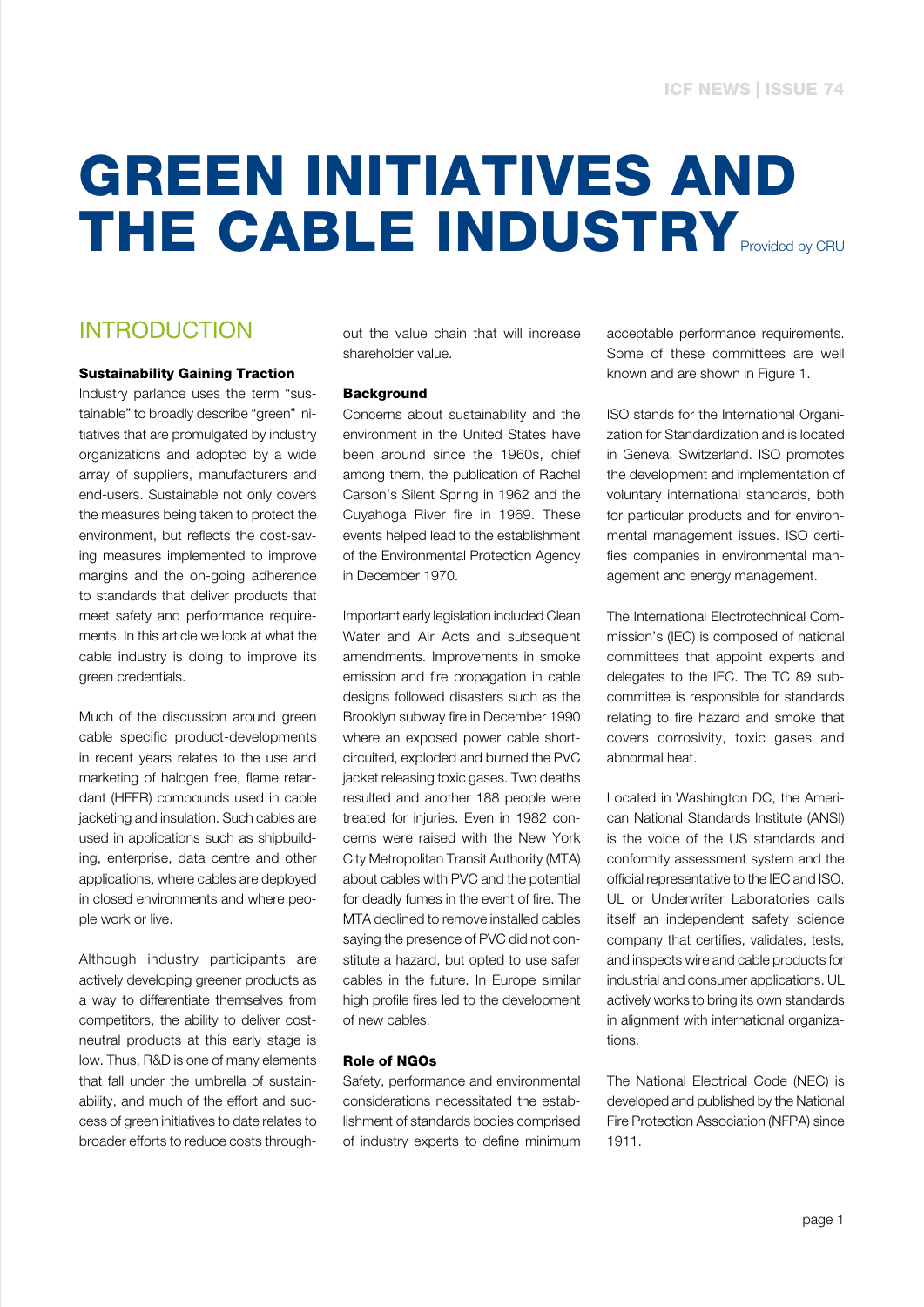ICF NEWS | ISSUE 74



page 2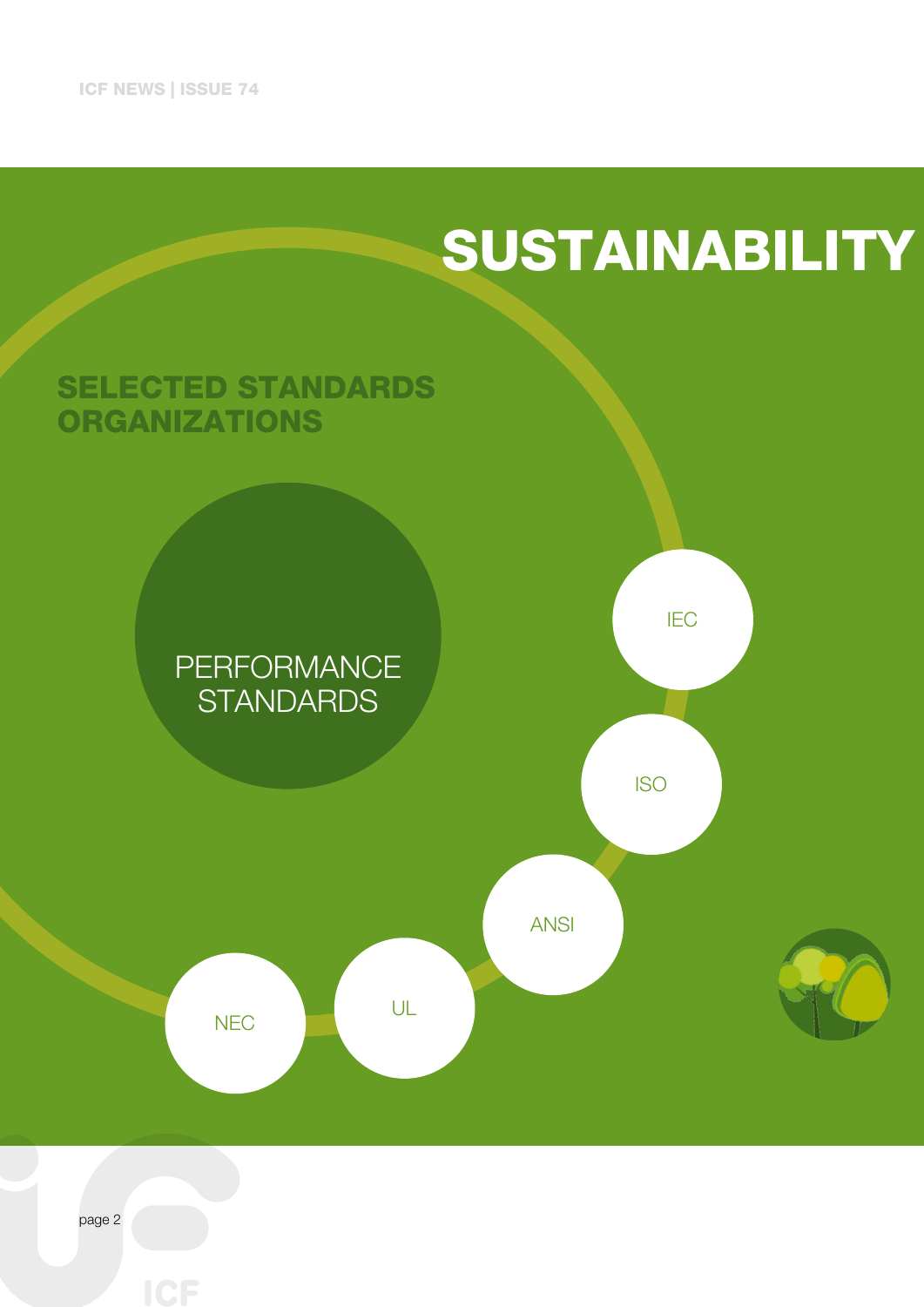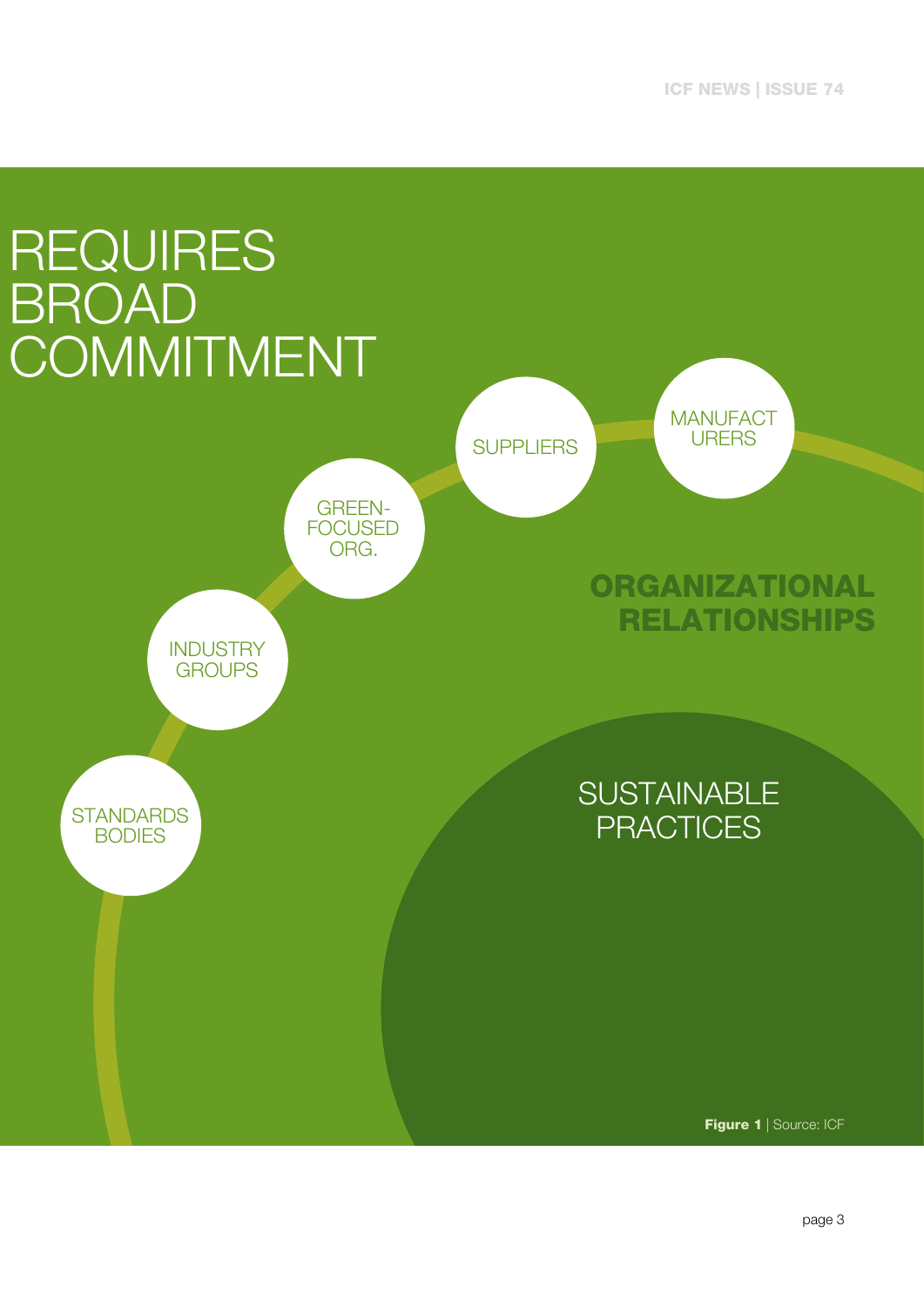Proper adoption and enforcement of these standards requires broad acceptance by all industry stakeholders (Figure 1) and a commitment to adhere to those norms. Thus, materials suppliers need to deliver the appropriate products to the wire and cable manufacturers that can be sold to end-users. Industry advocacy groups as well as a growing number of green-focused organizations are able to educate and assist industry participants on important trends. In some cases, activist groups are able to generate attention—sometimes negative—that influences boards of directors to make environmental considerations a priority.

None of the green initiatives that have been adopted would have been possible without the significant role played by national and international standards organizations. The organizations mentioned in Slide 1 form the backbone of industry's ability to responsibly address critical challenges. Technical sub-committees work to account for emerging trends and incorporate changes to all standards affecting the wire and cable industry.

## Europe Leading the Way on "Green"

Over the last twenty-five years a combination of political and technological changes has profoundly altered the landscape and helped give Europe a stronger voice in international and business affairs. The emergence of the European Union from the previously separate 27 countries necessitated a unified approach and harmonization of standards. The combination of growth in the Internet and wireless communications has allowed for closer relationshipbuilding with far-flung operations and spurred greater opportunities for crossfertilization of ideas and stronger company identification that is more closely

aligned with executive management. This development has helped form more "monolithic" multi-national corporations that adhere to internal directives and processes, but that also are more accommodating to and respectful of local customs and traditions.

This breaking down of barriers has allowed Europe to become a leader in developing sustainable and green initiatives. One area that has shaped the sustainability narrative was the introduction in July 2006 of the European Union's Restriction of the use of certain Hazardous Substances in Electrical and Electronic Equipment directive (ROHS), and pronounced as either "Roe-hoss" or "Ross". ROHS compliance refers to minimum agreed levels for the use of lead, cadmium, mercury, hexavalent chromium, polybrominated biphenyl (PBB) and polybrominated diphenyl ether (PBDE) flame retardants. The directive henceforth forbade the sale of any products containing those banned substances.

Only a year after ROHS standards were established, a separate European initiative called REACH, which stands for Registration, Evaluation, Authorization and Restriction of Chemicals was formulated and became law in June 2007. REACH is administered by the European Chemicals Agency (ECHA).

REACH establishes thresholds that have been established for certain chemicals that are deemed to be dangerous or unmanageable. Companies must register the types of chemical used in products entering the EU. REACH also compiles a list of substances of very high concern (SVHC) that are reviewed on a continual basis for toxicity and biological concerns. Dangerous substances are labelled as either "carcinogenic" or "toxic for reproduction".

## Other Organizations Supporting Green Initiatives

A host of non-regulatory bodies and industry-related organizations also have been established that proactively seek to inform, educate, promote and assist in the pursuit of green initiatives. Some of the European organizations include: VinylPlus, the sustainable development advocacy arm for the European PVC industry, the European Council of Vinyl Manufacturers, the European Stabiliser Producers Association, the European Council for Plasticisers and Intermediates, and the European Plastics Converters.

In North America, a certification system for high environmental quality buildings certified as energy-efficient and respectful of the environment known as Leadership in Energy and Environmental Design (LEED) has been adopted. Global cable manufacturers play a role in contributing to achieving this certification, and some developers outside North America are choosing to have buildings constructed to LEED standards. One example is the Beirut City Center shopping mall built in 2012.

The Global Reporting Initiative (GRI) has developed a comprehensive Sustainability Reporting Framework that is widely used around the world. Many companies now publish sustainability reports that cover the economic, environmental and social impacts caused by its everyday activities. A sustainability report also presents the organization's values and governance model, and demonstrates the link between its strategy and its commitment to a sustainable global economy.

## Corporate Sustainable **Responsibility**

Organizations have adopted the phrase, corporate and sustainable responsibility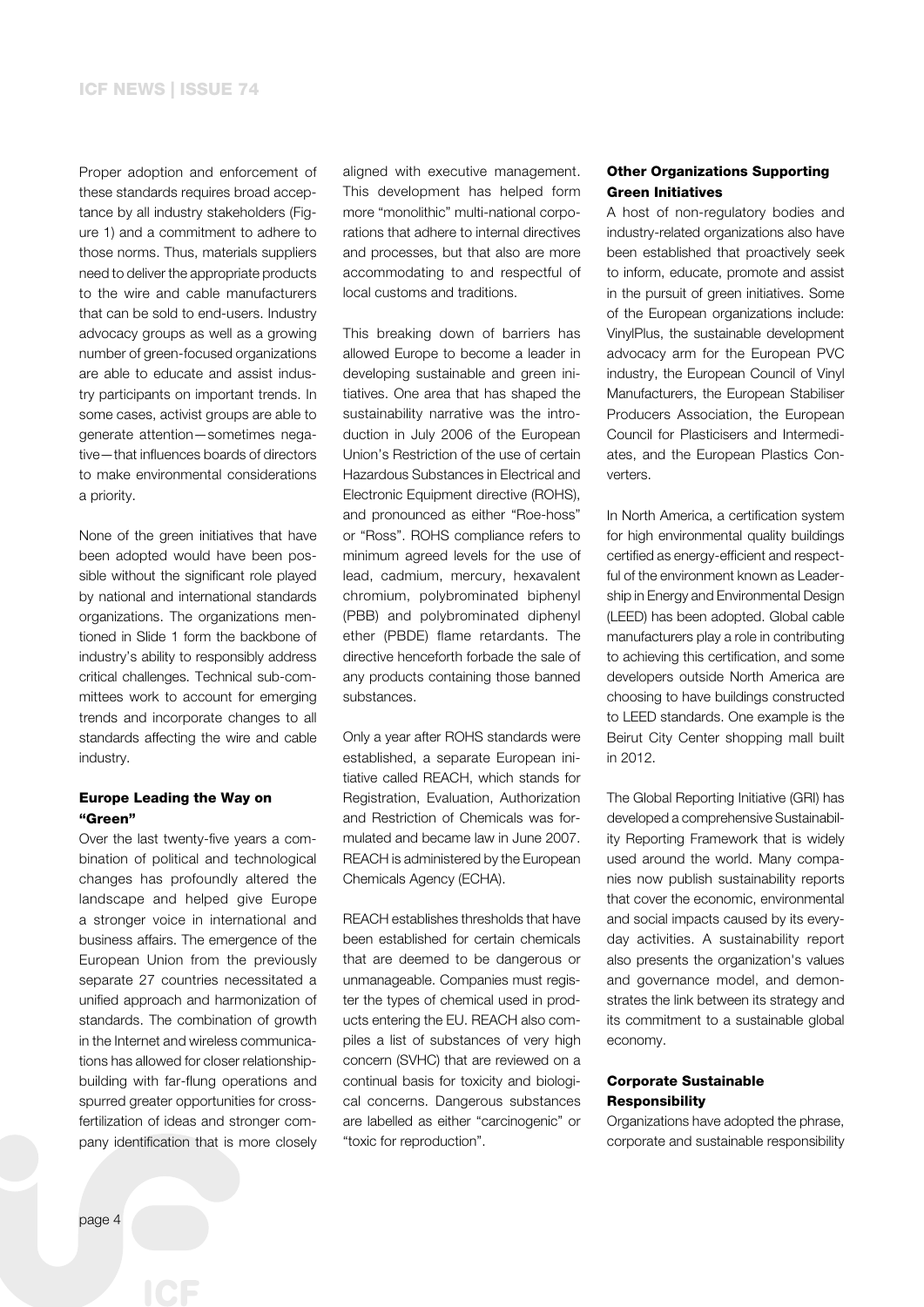

Slide 2 | Source: ICF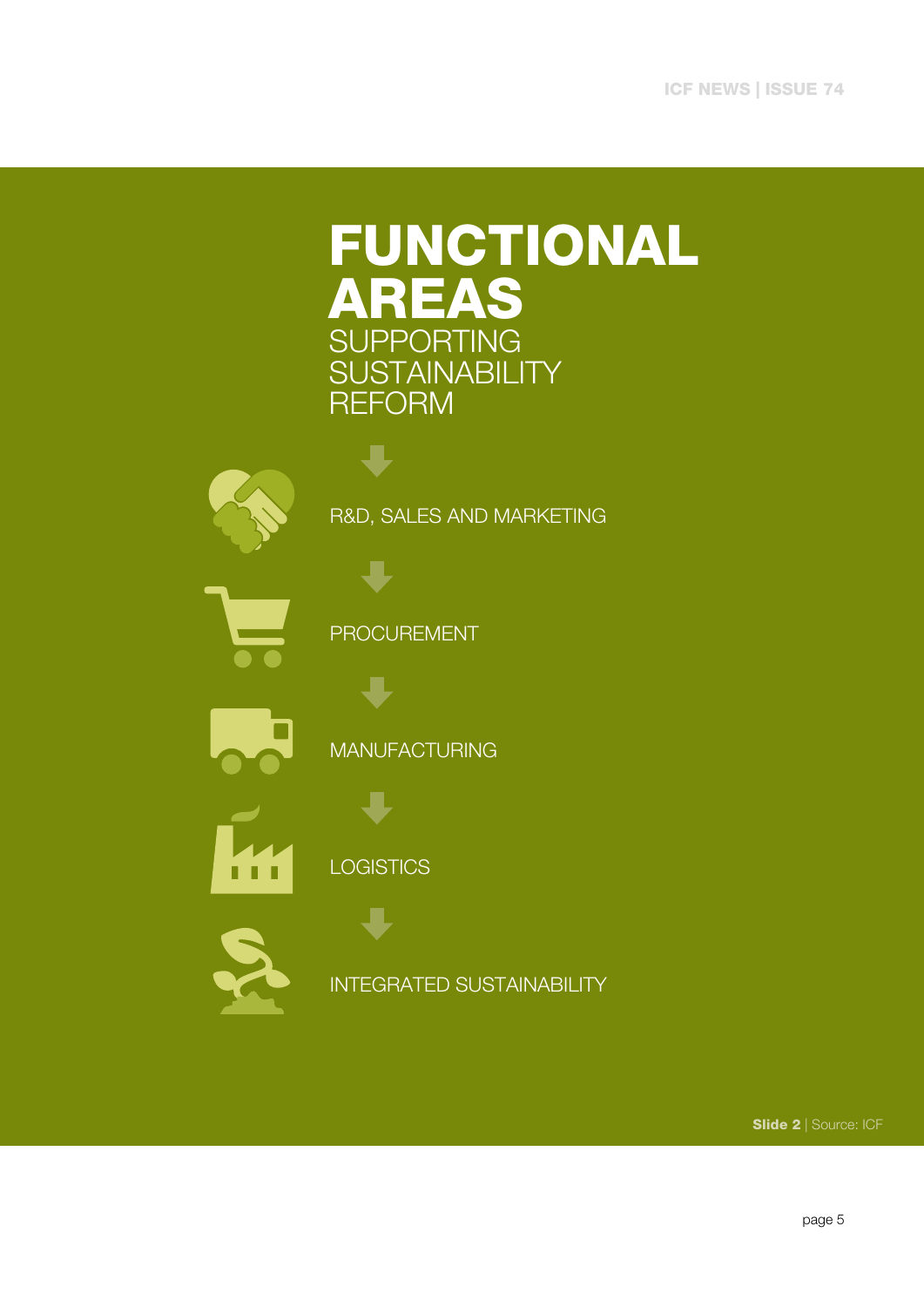(CSR), to account for and communicate a company's efforts to meet social and community-building efforts as well as steps taken to reduce a company's carbon footprint.

For one major chemical company that supplies products into the wire and cable industry, "sustainability means aligning economic success with environmental and social responsibility to ensure longterm business success."

Within an organization, all functional areas shown in Slide 2 will need to implement the necessary strategies to fully integrate sustainable practices and process improvements.

The primary raw materials used by the world's largest cable manufacturers are copper, aluminium and petroleum-based products such as PVC and polyethylene. But the growing complexity in meeting sustainability targets for global companies is underscored by the use of as many as 4,000 materials suppliers.

To address this complexity, global manufacturing companies likely have a function that collects and aggregates data and is responsible for its management and analysis. This function also coordinates company policies with RoHS, REACH, Life Cycle Assessments (LCA) and Safety Data Sheet (SDS) standards that can be disseminated across its global footprint. A company may seek to reinforce its commitment to sustainable practices by adopting a Code of Ethics by which suppliers consent to abide.

One approach is to conduct a Life Cycle Assessment (LCA) that involves not only a phased approach from raw material acquisition to manufacturing, but also seeks to efficiently deal with waste byproducts. LCAs help define the goal and scope of work. Once defined, an inventory assessment is conducted followed by an environmental impact assessment. Last, the results from the second and third phases are interpreted against the goal to determine the appropriate product, process or service to be used.

The LCA approach covers the environmental criteria such as volumes of raw materials used and CO2 emissions and waste materials produced. Slide 3 shows the criteria that a major cable manufacturer uses to comply with internationally accepted sustainability practices.

Although this company's total waste in tonnes increased by 5% in 2012, the amount of hazardous materials generated year-on-year fell by 19%. As a percent of total waste material produced, the hazardous waste accounted for 5.1% in 2012 compared to the 7.2% share achieved in 2011.

## Some Logistical Consideration

Manufacturers have substituted wooden battens on cable reels with plastic wrapping, and re-designed wooden drums to reduce wood consumption. Reel collection rates as high as 70% for re-use in domestic markets has also been reported by some manufacturers.

Another initiative which reduces waste is the use of eco-friendly or re-useable containers for holding and transporting petroleum-based products such as the filling and flooding compounds used to prevent ingress of water from contacting optical fibres.

## GREEN MATERIAL INITIATIVES

As we have noted above one of the areas where companies are keen to promote "greener" cables is in terms of the materials that are used in their production.

Promoting a cable as using more environmentally friendly materials also has the benefit that this also potentially reduces the competition from low tech low cost manufacturers. So called "green" materials may be harder to process, of proprietary formulation, harder to source, and may also need the back up of a large engineering department, so low tech, low cost manufacturers find it harder to produce these cables.

Slide 4 shows three silos covering major cable components including conductors, jacketing and insulation--a primary area of interest for green initiatives, and an "other" category.

### **Conductors**

There is only limited scope to suggest that there are more environmentally friendly conductors than copper or aluminium, but there are some companies out there that are attempting to promote copper clad aluminium (CCA) as a "green" alternative to copper on the basis that its lower weight can potentially have less impact on the environment. However, since it is much harder to recycle compared to pure copper, any potential gain would be more than offset by this lack of recyclability and we do not view CCA as a realistic alternative to copper from an environmental view point. It could be argued that aluminium is a more environmentally friendly material than copper due to its lower weight, but producing aluminium is a very energy intensive process and we do not see any real major developments in terms of alternative conductors to be promoted as fundamentally more environmentally friendly.

### Fibre

One of the potential areas addressing environmental issues and cost savings with optical fibre is the use of LED-based curing systems used on draw towers to cure the acrylate coating used to protect the core and cladding. The system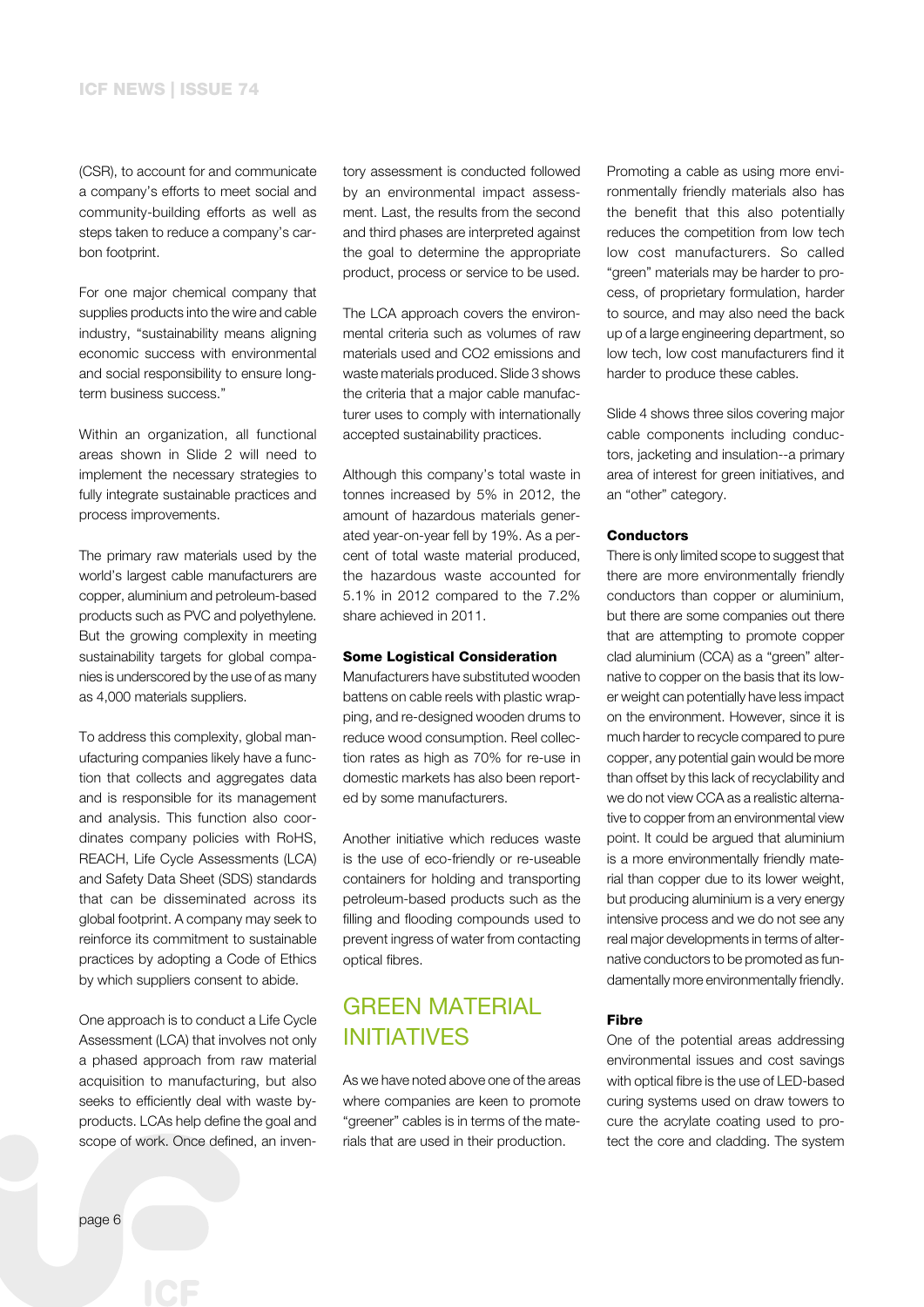## ENVIRONMENTAL MONITORING CRITERIA

ENERGY CONSUMPTION WATER CONSUMPTION HAZARDOUS & NON-HAZARDOUS WASTE USE OZONE-DEPLETING SUBSTANCES GREENHOUSE GAS EMISSIONS RAW MATERIAL EFFICIENCY

> OPTIMIZED ENVIRONMENT A

> > REDUCED COSTS



Slide 3 | Source: ICF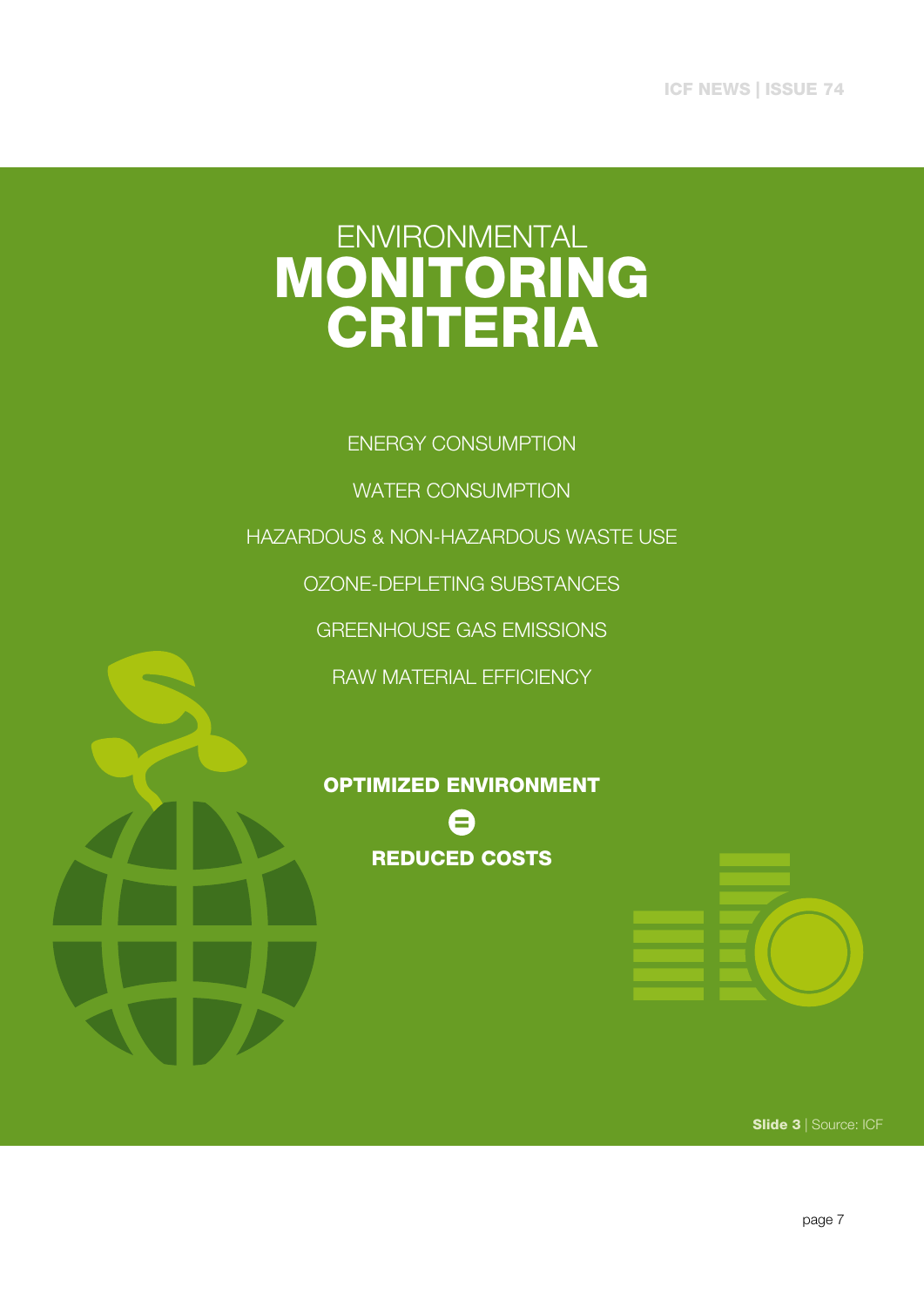## CABLE COMPONENTS

## JACKET/ INSULATION

POLYETHYLENE, PVC TPU, TPE, PVDF LSF COMPOUNDS

## **CONDUCTORS**

**COPPER** ALUMINUM FIBRE

## **OTHER**

GEL/DRY TECH. STRENGTH ELEMENTS RIP CORDS BINDING YARNS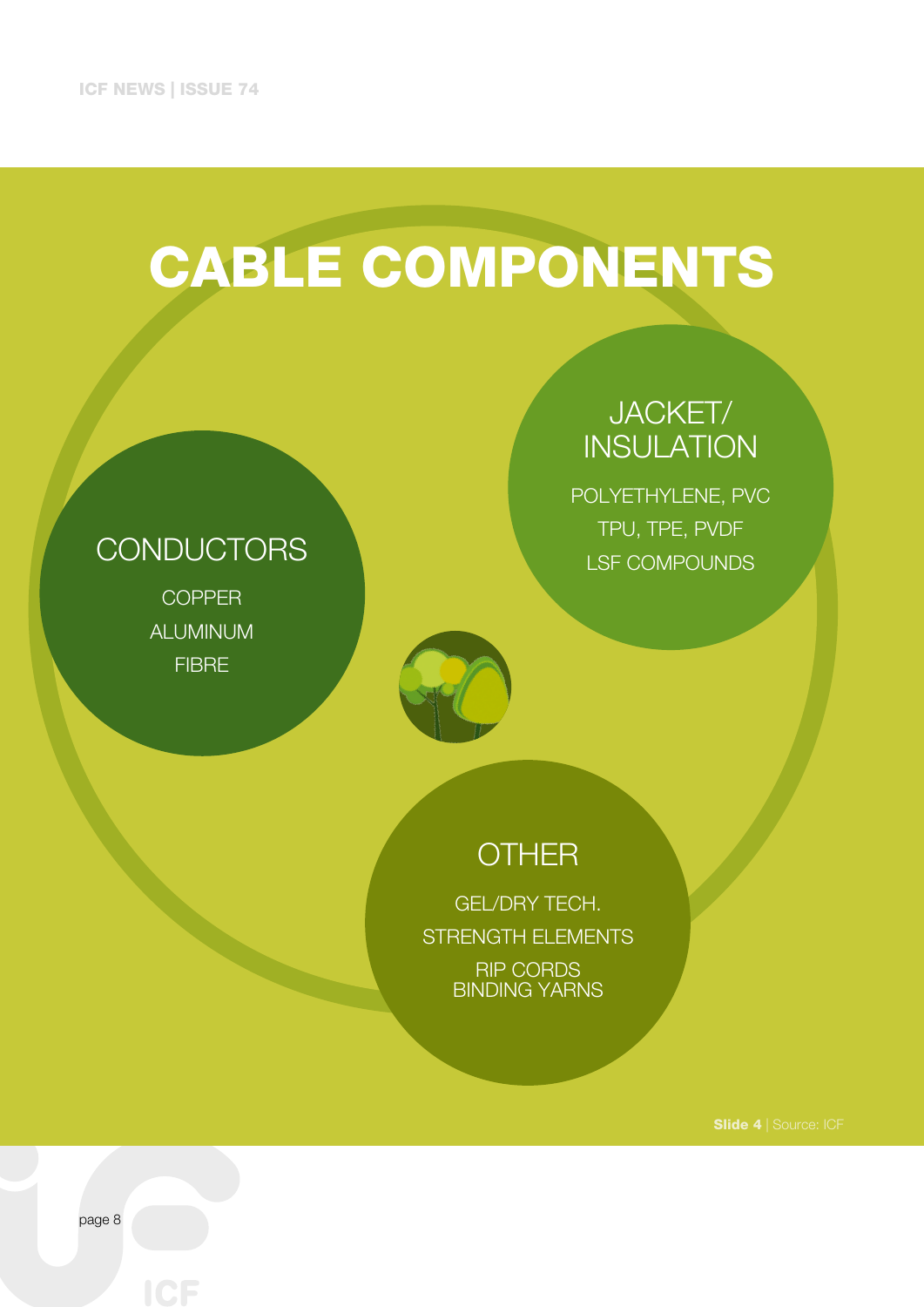comprises a UV Lamp and LED curing system that uses high power LEDs with a narrow band of emission that allows for higher yields and reportedly lowers utility costs by as much as 30%-70% for wire & cable applications. The air-cooled design eliminates the need for external cooling or ozone extraction thereby eliminating containment and waste-related costs.

Some manufacturers are making 200μm fibres versus the traditional 250μm +/-5μm. Inking or colouring fibre for identification adds another 3-5μm. In a recent technical paper, thin skin micromodules containing twelve 242μm fibres have a diameter of 1.15mm. Using 200μm fibres, the diameter is reduced to 1.0mm. The smaller diameter fibre permits greater density and also produces significant weight savings.

We have seen claims that fibre optic cables are more environmentally friendly than copper ones as the main raw material to make fibre, silicon, is abundant. However, we do not believe that customers choosing between copper and fibre are going to make this decision on environmental grounds.

#### Insulation and Jacketing Material

The main focus of companies' promotion of "greener" cables is based on the use of polymers which are said to offer an advantage over traditional materials. Generally this means promoting alternatives to halogenenated materials, materials using phthalates or ones with heavy metals in. There are also companies offering "greener" alternatives of traditional materials such as PVC, which have reduced acid gas and smoke emission. There are also now alternatives available to replace lead sheaths.

In terms of halogens the main historical uses have been in PVC, FEP or brominated flame retardants, and the alternatives are usually some form of low smoke zero halogen compound (LSOH or LSZH) often based on EVA, or the use of alternative flame retardants such as aluminium trihydrate (ATH). LSOH cables were originally developed for their performance in a fire, but they are now also being marketed as more environmentally friendly in that when they are burnt the emissions are less toxic to the environment. Thus whilst originally LSOH cables were purely seen as an alternative to PVC cables for use in areas such as public buildings where fire was a real hazard to human health, the promotion of them as more environmentally friendly opens up a much larger potential market. It also means that in North America, where fire safety has taken a different path to Europe, this has opened up an alternative way of promoting these types of cable.

The use of Phthalates as plasticisers has been under attack for many years since one of the original compounds, DOP, was classified as a carcinogen. Many companies now use the fact that their products don't contain phthalates as a way of promoting their green credentials, and there are numerous alternatives available.

Another development has been the introduction of plasticisers made from renewable sources to make a cable "greener". One example in North America is the collaboration between a chemical and a compounding company. The chemical company provided a bio-plasticizer that was further enhanced and modified to develop a product with a low volatile organic content (VOC) that didn't smell. PVC typically releases 24%-25% acid gases when burned, whereas an HFFR compound emits less than 0.5% acid gas. The acid gas performance of the greener compound falls in between PVC and HFFR.

This approach is also being explored with the basic polymer itself with for example ethanol based bio-polyethylene being offered at least as a partial replacement to traditional oil based polyethylene. There would seem to be further potential for the cable industry to develop more use of polymers derived from renewable resources.

### Gel Compounds

An important component used in optical cables is gel-filling compound that is injected into the tube containing optical fibres as the tube is extruded. Filling gel serves two purposes: 1) It prevents water from contacting the fibres, which would compromise the fibre's integrity, and 2) it protects the fibre as the cable is bent or flexed during handling and installation, or during temperature cycling once the cable is installed.

Roughly eighty percent of the filling gel material used in cables is petroleumbased, but to meet performance requirements a specialized thixotropic rubber compound is added that accounts for the remainder of the finished product. Thixotropic refers to the gel's ability to transition from a gel to a liquid-state when there is some shear effect or movement on or at the boundary layer. Once movement or shear effect stops, the rubber additive causes the liquid to revert back to a gel. Gel in a liquid state allows the fibre to move and prevent micro-bending losses that would impair the fibre's optical performance.

Gels for more specialized cable designs such as optical groundwire (OPGW) that are installed in place of standard earth wires on high voltage power lines contain a more expensive hydrogenabsorbing material that can withstand hydrogen released from the stainless steel or aluminium tubes containing the fibres.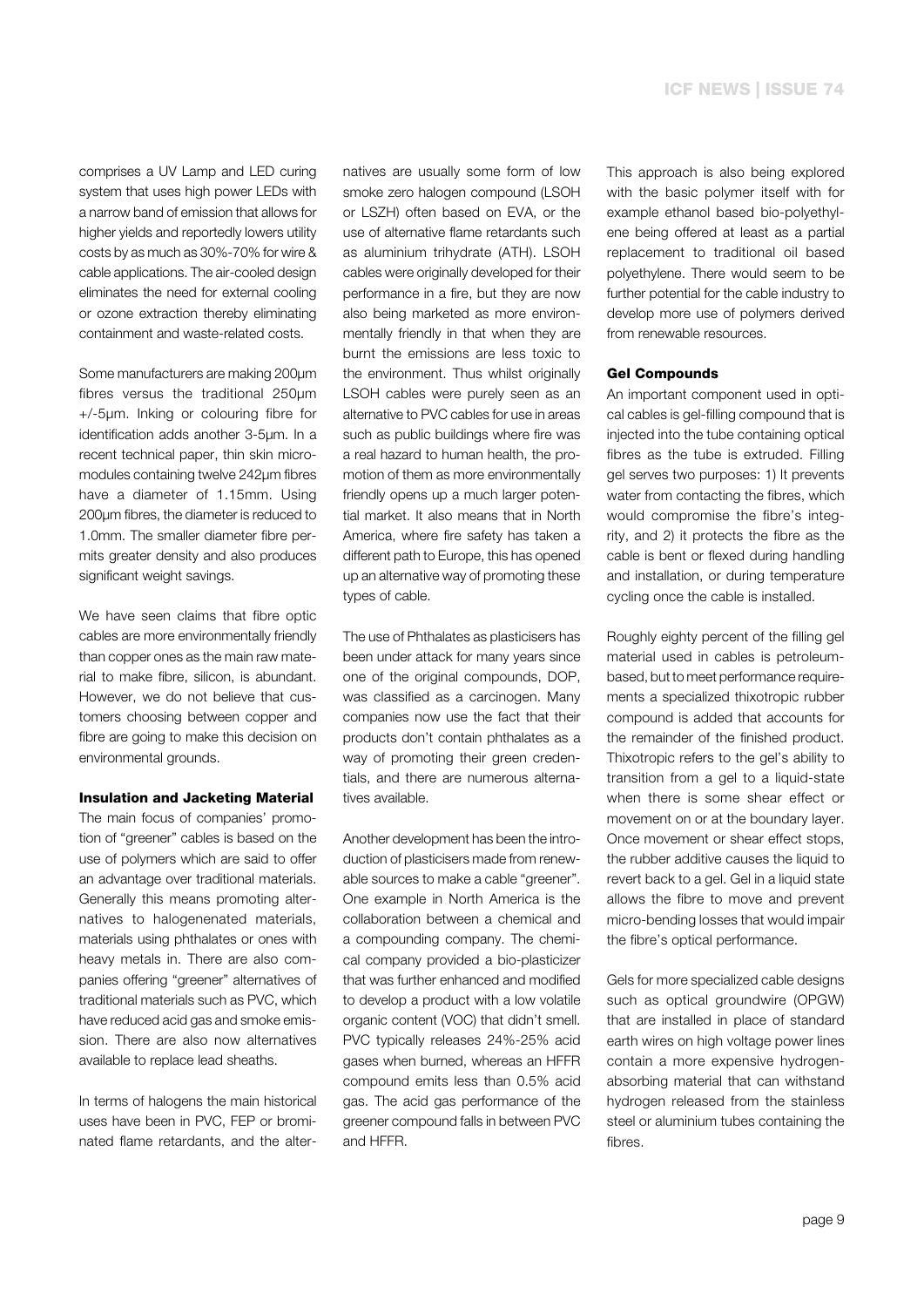Gel manufacturers are looking at developing a plant-based product using vegetable oils, but there are a number of technical challenges to overcome: 1) Mineral-based oils are non-polar and allow the thixotropic rubber compounds to easily dissolve in the oil-based mixture. Plant-based oils are polar and do not allow the rubber compounds to easily dissolve. 2) Petroleum-based oils are non-nutritive. In other words, they do not act as a food source for algae or other potentially harmful agents. 3) Plantbased oils have a higher acid value that is problematic when they come into contact with tubes, fibres or matrix material, and 4) a green product using plantbased oils is more expensive as there is insufficient scale to compete against cheaper petroleum-based products.

The polarity of the plant-based oil remains a significant hurdle and will need to be resolved before a greener filling compound can be commercialized. It's possible that gels with plant-based oil may gain some market acceptance in advanced economies, but likely would not be as readily accepted in emerging markets due to higher cost.

Some end-users prefer totally dry cables that rely on super-absorbent polymers used in yarn or tape products as an alternative to using filling gel. Another trend is the growing acceptance of cables with reduced diameters that exploit the availability of a new family of bend-optimized fibres that eliminates the negative effects of micro bends.

During the production process and also during a cable's subsequent life, the polymers used in insulation and sheathing often give off gasses. For example when a power cable is insulated with XLPE the production process generates gasses that must be allowed to escape from the insulation. When a cable is

installed there will also be potentially some emissions of gas during the lifetime of the cable and some manufacturers are offering alternative cables which are classed as more environmentally friendly because they use materials which have lower emissions in production and during the cables installed life.

## **RECYCLABILITY**

It's one thing to reduce the impact on the environment during a production and use, but there is also a growing focus on what happens to a product after its useful life is at an end, and how easy it is to recycle. The cable industry is very involved in this process since wire and cable is included in very many different products such as cars, buildings, electrical appliances etc. In fact wire and cable is a part of any product which uses electricity. The use of recycled materials in the production of wire and cable is also a potential "green" selling point.

Data from VinylPlus 2012 report shows that recycled PVC used in cables in 2012 was roughly 90,000 tonnes or 25% of recycled PVC in EU-27 countries (plus Norway, Switzerland and Turkey). And the production of lead stabilizers has declined from 100,000 tonnes in the same EU-27-3 countries to 25,000 tonnes in 2012. Meanwhile, calcium stabilizer production has increased from 60,000 tonnes to 90,000 tonnes over the same five-year period.

### Ease of Recycling

Cables vary enormously in terms of their complexity and the number of different types of material that they use in their construction, but one feature of them is that they are usually long and thin (in relation to length), and as such they can be quite a challenge to recycle. There are companies that specialise in recycling used cables and machinery is available to do this, but cable manufacturers can also help by redesigning their cables to make them easier to recycle. There is no problem in recycling the copper, aluminium conductor, or steel armour once it has been removed from the cable, but recycling the insulation and sheath can be more challenging. Traditional crosslinked compounds are difficult to recycle because of the curing process, but some cable companies do offer alternatives that they claim are able to be more easily recycled.

Some manufacturers now also offer to take back unused short lengths of cable and recycle these for the customer. As an incentive they typically offer to credit the customers with the recovered value less a processing and transport cost. We are also aware of one cable company that is offering to take back and recycle at no cost used HDPE insulators at the end of their life. Whilst it is clearly easier to offer this sort of service with a simple insulator, the whole area of recycling cables is one which we expect to grow over the next few years.

### Use of Recycled Materials

Another part of the recycling arena is the use of recycled materials to produce new cables. Again there is no problem in using recycled copper and aluminium provided it does not include any impurities, so for example clean scrap conductor can be fed back into a copper rod mill. Recycling conductor recovered from scrap cable may need more processing but then it can easily be used in a new cable. Cable companies have long reused some scrap polymers generated in the production process, usually for bedding where the material properties are not so critical, but the reuse of polymers generally is not easily achieved. As a selling point the use of recycled materials is probably not what many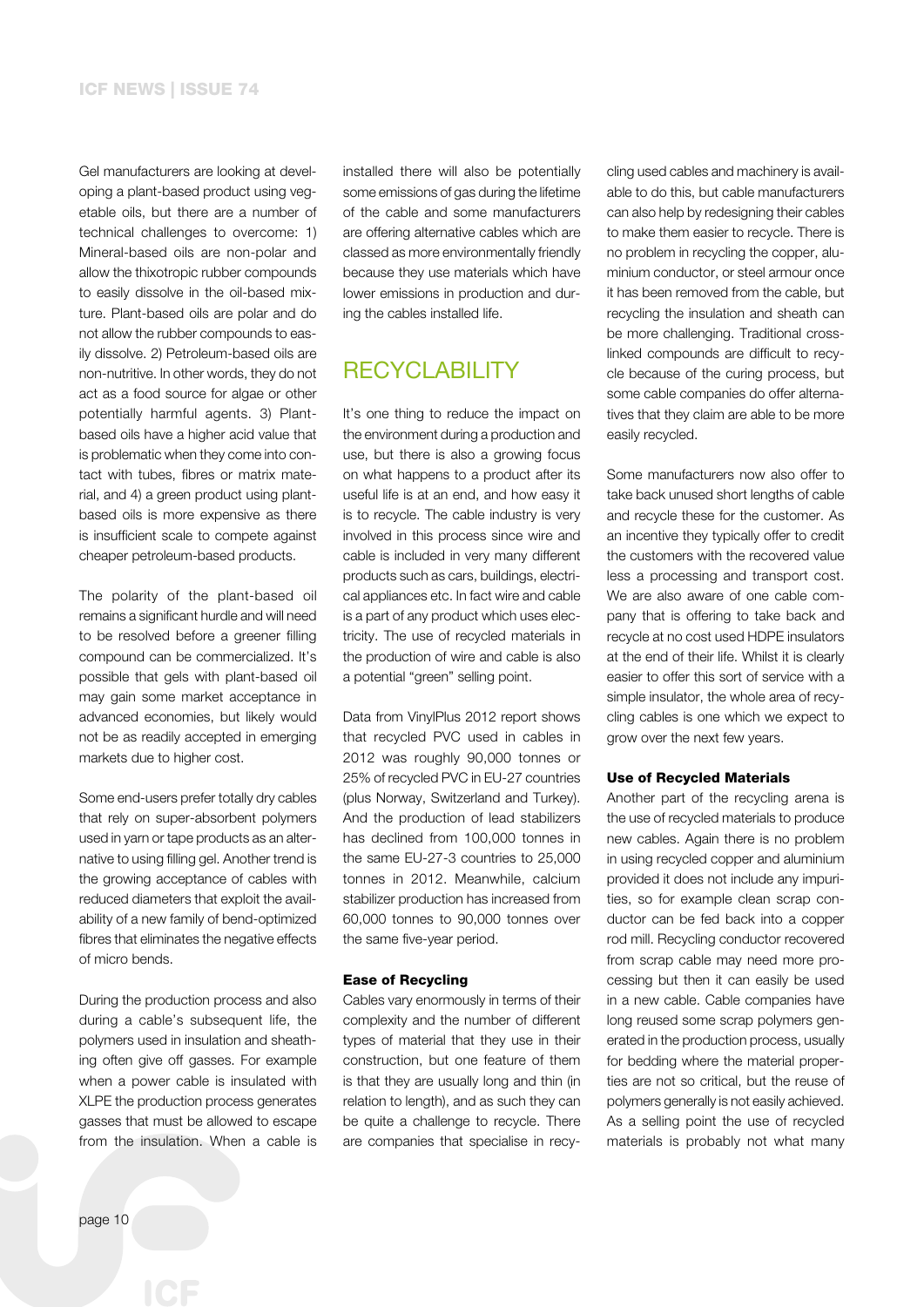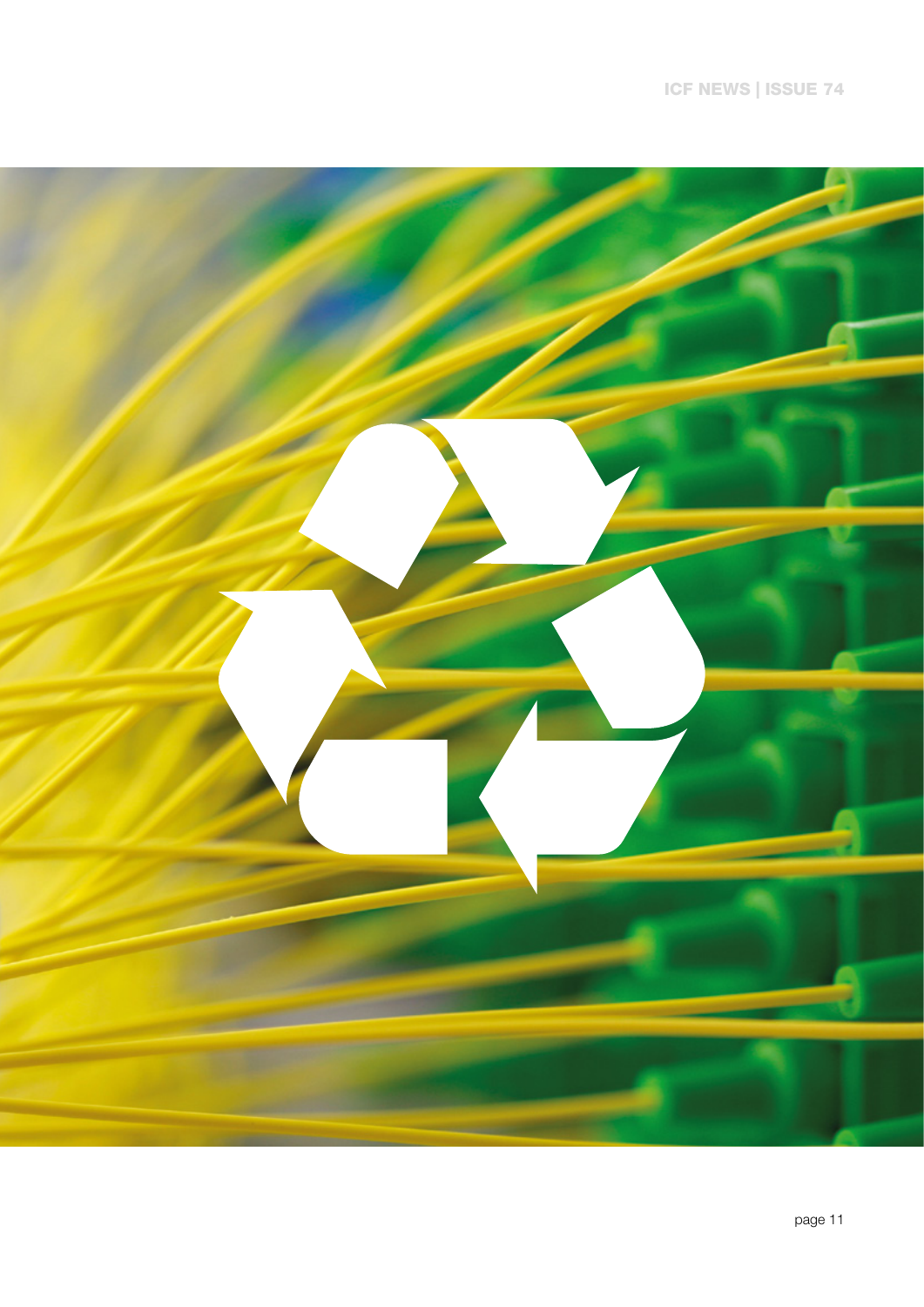customers want to hear due to worries about quality, but in the longer term this is something that the cable industry may need to look at more closely.

## OTHER POTENTIAL CABLE DESIGN IMPROVEMENTS

There are a number of other areas where it is possible to promote cables as being better for the environment although in some cases the link can seem a little tenuous.

### Extended Life

Defining the true life of a cable can be quite hard, and in many cases the product that the cable is attached to will have a much shorter life than the cable so extending the life of the cable will not achieve anything. Cable companies typically quote a lifetime of up to 40 years for their products so offering a longer life on cables for vehicles, and electrical appliances would be of no real advantage. However, for cables used in transmission and distribution and telecommunication networks and also potentially cables used in buildings there could be a possible advantage in using a cable with a longer life. Replacing cables can be a time consuming process requiring significant resources, so in theory a cable with a longer useable life could be classed as being better for the environment. In practice whether a customer would pay more for a cable where any advantage only occurred after 40 years must be questionable.

## Reduced Packaging and the Recycling of Packaging

Most cables are supplied on some form of reel or drum, although some smaller ones are also supplied in boxes. The cable industry has long looked at reducing the cost of packaging as a way of saving money, but now reducing the amount of packaging can be sold as being better for the environment. Many companies now quote this as one way they are improving their "green" credentials. Companies need to ensure that the product is not damaged during transit, but reducing packaging is a win-win way of making a cable "greener".

The other part of the cable packaging story is the reuse of drums. Large cables need to be supplied on sturdy drums, which are fairly easily reused once they have been checked for any damage. It is also possible to repair drums with minor damage so that they can then be reused. The cable industry has been reusing drums since long before this was considered of benefit to the environment, but often had trouble persuading their customers to return them. By playing the environmental card to persuade customers to return drums, coupled with the general increased focus on recycling it is becoming easier to get drums back for reuse.

One large cable manufacturer reported having used more than 280,000 drums in its global operations that had been collected and re-used one to five times over several years. This figure represented more than one-third of all cable reels used annually, and it corresponds to more than  $94,000$  m<sup>3</sup> of sawn lumber or about 100,000 trees (45 hectares of forest saved each year).

## Reduced Weight and Size

When we looked earlier at alternative conductors we touched upon the issue of cable weight. It can be argued that by reducing the weight of a product that there are savings to be had in terms of impact on the environment when transporting the product to the customer. There may also be advantages for some products, such as automotive cables,

during their use. The same can be said of size, with smaller cables easier to transport, and also potentially producing savings when installed. For a customer a lighter and smaller cable may well give cost savings, but it's hard to see many customers (other than vehicle manufacturers) paying more for a smaller and lighter cable just because it has less impact on the environment.

#### Impact on the Environment

In general the focus of a "green" product and its impact on the environment is normally centred on the materials used in manufacture and recyclability, but another point to consider is the visual impact cables, and in particular power cables, can have. This issue is most prominent when looking at high voltage transmission lines, with increasing resistance to the building of new overhead transmission lines, particularly in Europe. Thus it can be argued that underground HV cables are "green" cables in that they offer a more environmentally friendly solution than overhead lines. This can also apply to other types of cable which are normally installed in view and could potentially be hidden by using an alternative design.

#### Energy Efficiency

One area that has had some modest promotion is energy efficiency. Since all energy cables incur losses as a result of their resistance and reactance, in theory lowering these values would result in lower losses with an obvious environmental benefit. For most countries an important part of achieving a higher proportion of renewable energy generation is a reduction of losses. A simple way to reduce losses is to use a larger conductor size, and there has been some trend towards doing this with winding wire used in motors. Other design changes could potentially offer efficiency improvements, with for example a cable offering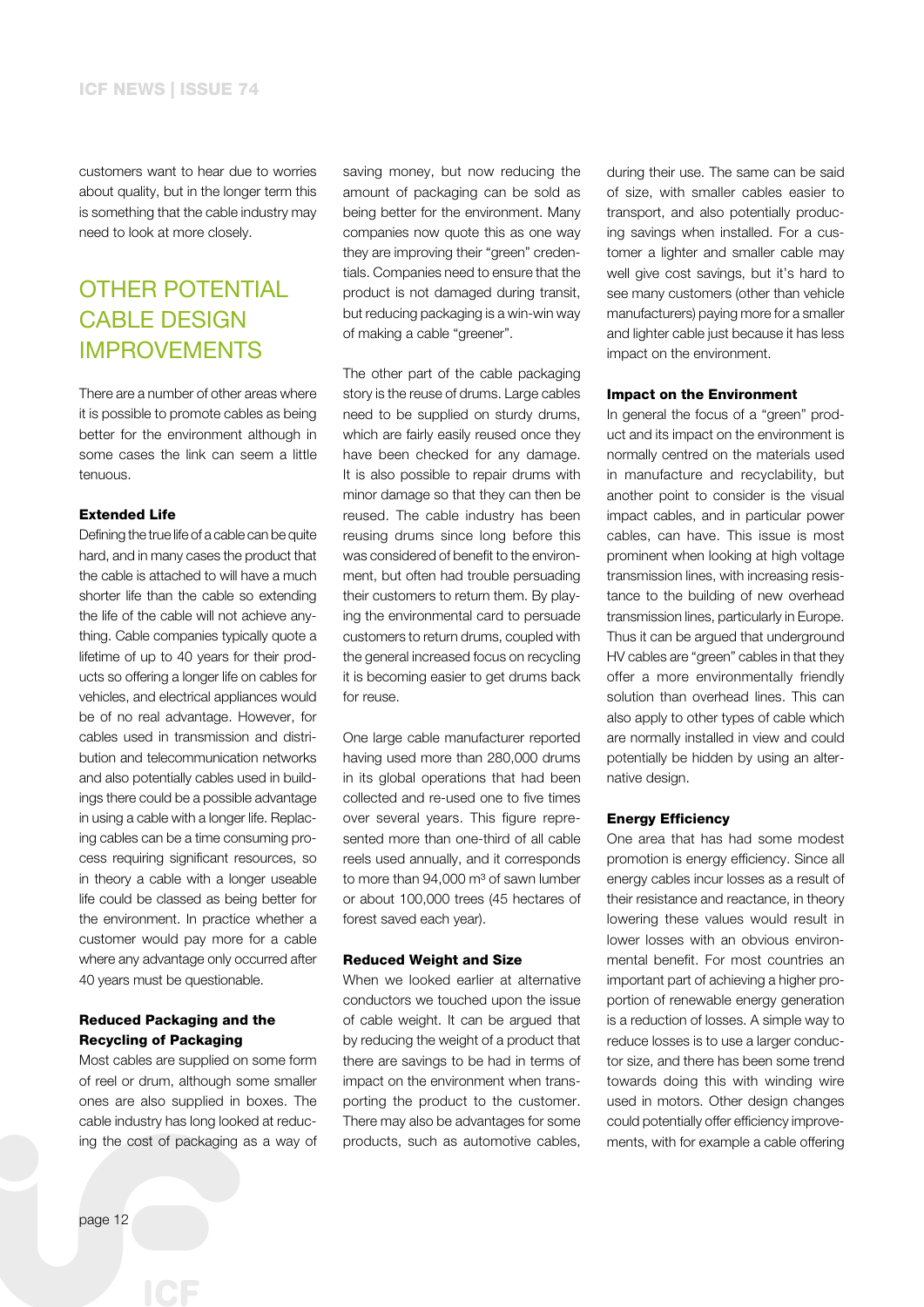better heat dissipation running at a lower temperature and thereby having a lower resistance, since resistance increases with temperature. This looks like an area where the cable industry could make a positive contribution to the environment with more work, although the impact on the environment of the need to extract more copper from the earth could be a counter argument to using larger conductors.

### "Intelligent" Cables

Another area where the cable industry is looking to help improve efficiency is the use of equipment with distributed temperature sensing technology using fibre and sensors that allows for real time thermal monitoring of HV and EHV cables. The fibres are positioned in proximity to the power cables and can provide real time feedback to determine whether the cable is operating outside of established parameters and can pinpoint potential faults. Capturing these data allows utilities to address potential problems through preventive maintenance and avoid power outages. Utilities have learned that underground transmission lines using this sensing technology can safely have loads increased by high single-digit percentage points.

## **CONCLUSIONS**

Since wire and cable is used in a very broad range of applications in all parts of the world, and it is a US\$180bn plus industry there is clearly plenty of scope for the cable industry to make a positive contribution to efforts to reduce the impact of mankind on the environment and to make the most of the earth's limited resources. Most leading cable manufacturers now offer at least some products that are promoted as being better for the environment and also have initiatives under the banner of Corporate Social Responsibility to reduce their impact on the environment. In this article we have examined a broad range of areas where the cable industry is trying to be "greener", and whilst it is clear that this is an area where there is much effort being expended, it's hard not to see many of the initiatives as just good business practice. For example reducing energy consumption is something that will have a direct positive impact on the bottom line and ought to be something that any well run business strives to achieve irrespective of the impact on the environment.

The cable industry can't be blamed for mainly promoting "green" initiatives that can also potentially improve profits since most cable markets are very competitive, with strong competition amongst suppliers and more than enough capacity to meet demand. In this environment introducing green policies that put a company at a competitive disadvantage are difficult to justify and only offering more expensive "green" products, without also offering cheaper less green alternatives would also be a risky strategy. Where the cable industry is certainly making a contribution is by offering more environmentally friendly innovative products and promoting the benefits of these so that cable users can easily choose to use "greener" cables. In our view the traditionally conservative cable industry is really waking up to the potential that innovative developments in the field of more environmentally friendly cables can offer, and companies that ignore this trend may find themselves at a disadvantage in the future. Educating customers as to the benefits of using "greener" cables will be a slow process, but we believe that this is the way that the market will develop, and cable companies that ignore this or lag behind do so at their peril.

#### I.C.F - International Cablemakers Federation

Paulusgasse 12 A-1030 Wien Austria

www.icf.at office@icf.at